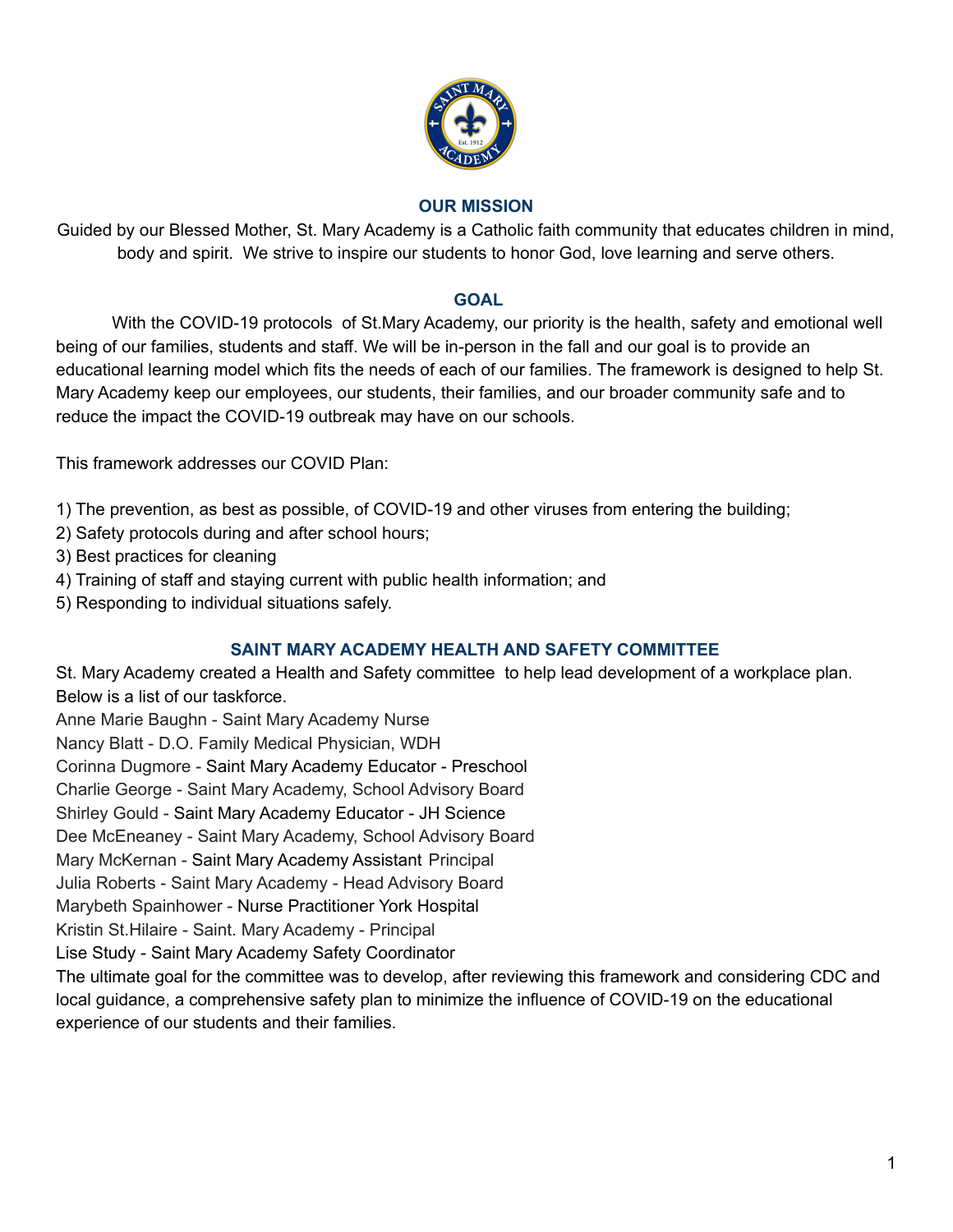|                                                                              | 1       |
|------------------------------------------------------------------------------|---------|
| STAYING HOME OR GOING HOME WHEN YOU ARE SICK OR NOT FEELING WELL             | $3 - 4$ |
| PROCESS FOR WHEN EMPLOYEES OR STUDENTS NEED TO BE HOME SICK OR IN QUARANTINE | 4       |
|                                                                              | $4-5$   |
|                                                                              | 5       |
|                                                                              | 5       |
|                                                                              | 5       |
|                                                                              | $5-6$   |
|                                                                              | 6       |
|                                                                              | 7       |
|                                                                              | 7       |
|                                                                              | 7       |
|                                                                              | 8       |
|                                                                              | 8       |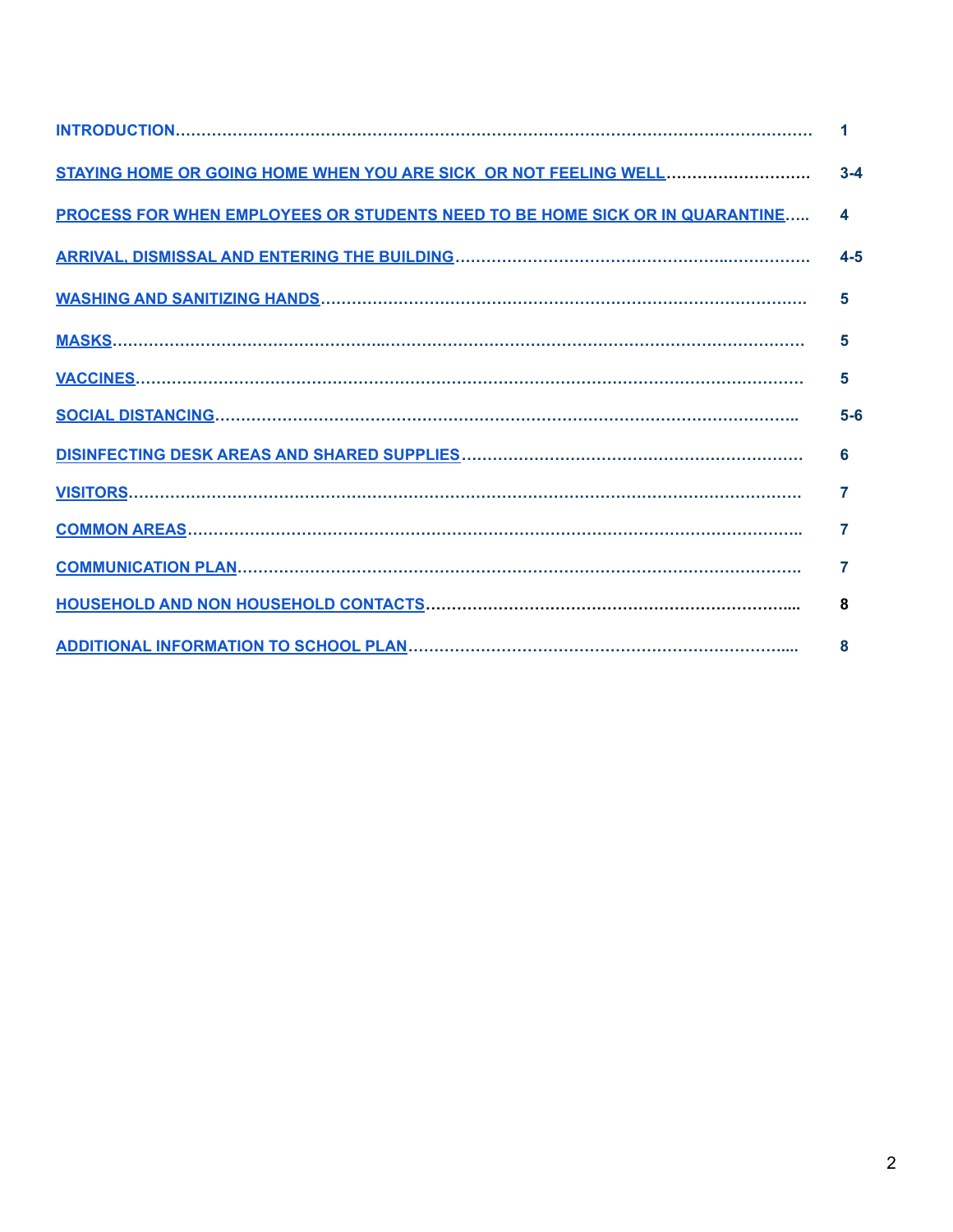## <span id="page-2-0"></span>**STAYING HOME OR GOING HOME WHEN YOU ARE SICK OR NOT FEELING WELL**

Employees and students must stay at home and not report to school if they are sick or not feeling well.

To report an absence:

- Email frontdesk@stmaryacademy.org and homeroom teacher. Please include symptoms.
- or Call
	- Pre K & K: Call 603-740-7433
	- Grades 1-8: Call 603-742-3299

Being sick or not feeling well includes having but not limited to the following symptoms:

- **● Have a fever or feel feverish in the last 72 hours, including chills, or shaking.**
- **● Experiencing any new muscle aches or pains, headache, nausea, severe fatigue without apparent cause, or diarrhea.**
- **● Changes in sense of taste or smell.**
- **● Temperature over 100 degrees.**
- **● Sudden onset of respiratory symptoms such as runny nose, nasal congestion, cough, or shortness of breath (unless known medical conditions such as COPD or CHF). If they suffer annually from allergies (e.g. sneezing, red eyes, runny nose & cough), have them discuss these symptoms with the designated contact person. If they do not normally suffer allergies, they will be asked to get a doctor's note.**

If an employee or student gets sick or is not feeling well at school, they must notify the school nurse and leave the building immediately. If they are not able to leave the building immediately due to their condition or lack of transportation, then they will be directed to a designated isolation area.

When parents/guardians arrive to pick up their ill student in grades 1-8:

- Call the office at 603-742-3299.
- Students will be dismissed by the nurse to the guardian at the Church St. door.

Students in PreK & Kindergarten:

- Students who are able to be picked up immediately will remain in the Little Building.
- The guardian will call 603-740-7433 when they arrive and the student will be dismissed by staff to the parent/guardian.
- If a student in PreK or K is not able to leave the building immediately due to their condition or lack of transportation, then they will be brought to the main school building and directed to a designated isolation area. Parents/guardians will then follow the grades 1-8 procedure above.

School leadership will work with employees if they need to remain home after demonstrating symptoms to discuss their available sick time and the possibility of working remotely if the employee is able. If any issues arise, school leadership will work with the diocesan Human Resource Department to explore all options including sick leave and disability time if necessary.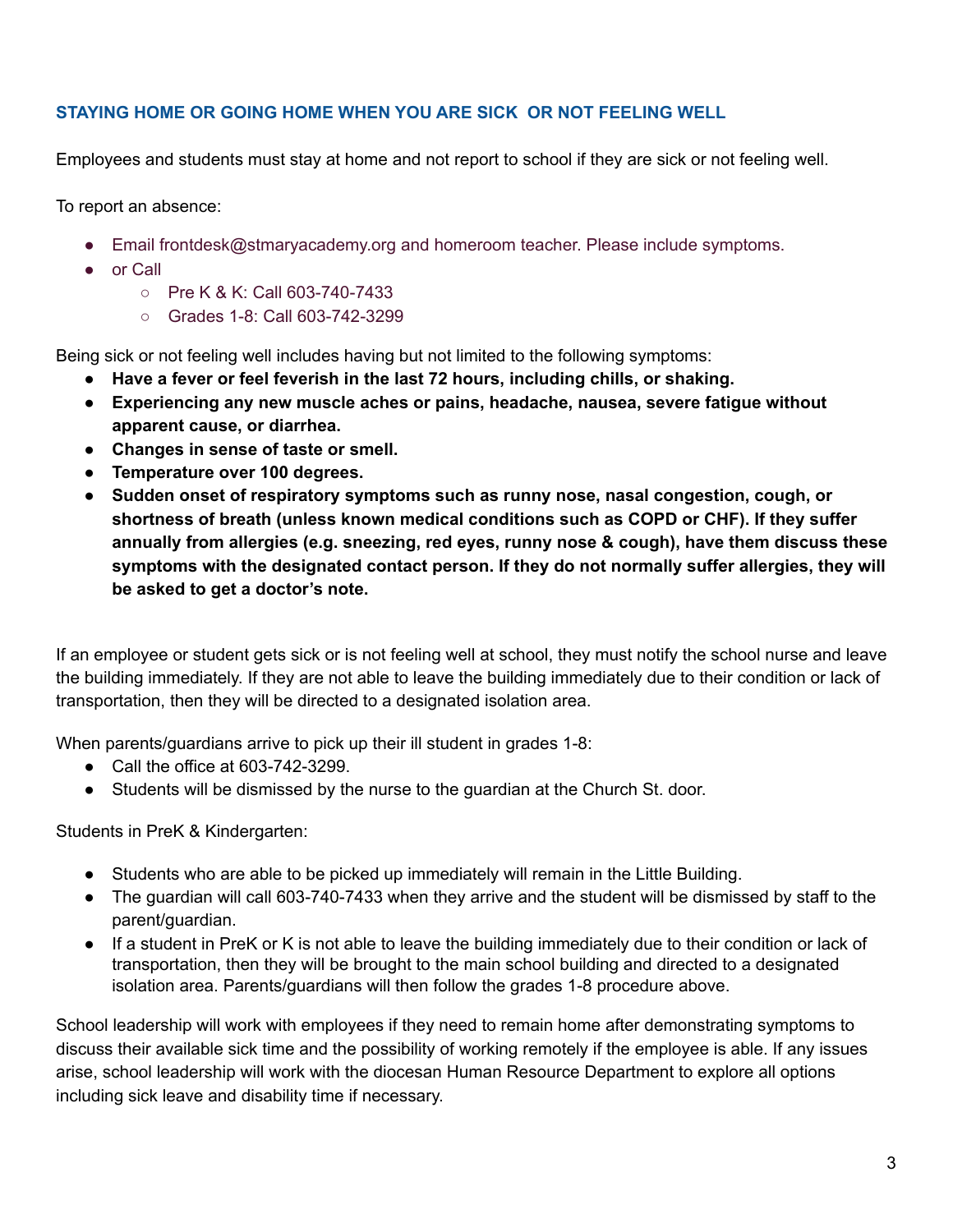**If an employee or student suffers annually from allergies (e.g. sneezing, red eyes, runny nose & cough), have the employee or parent discuss these symptoms with the nurse. The parent will be asked to get documentation from a medical professional. This will be kept on file in the nurses' office.**

## <span id="page-3-0"></span>**PROCESS FOR WHEN EMPLOYEES OR STUDENTS NEED TO BE HOME SICK OR IN QUARANTINE**

If administration determines quarantine is necessary for an employee or student based on New Hampshire Quarantine Guidelines, accommodations will be made for remote instruction and learning if they are well enough to work/learn at home. See the New Hampshire [Quarantine](https://www.dhhs.nh.gov/dphs/cdcs/covid19/documents/self-quarantine-covid.pdf) Guidelines for more details. Remote learning is for Covid related absences only. Parents need to reach out to [frontdesk@stmaryacademy.org](mailto:frontdesk@stmaryacademy.org) and [ksthilaire@stmaryacademy.org](mailto:ksthilaire@stmaryacademy.org) to request a remote learning for your student.

Students and employees will follow the state and Federal guidelines on quarantining and isolation for those who test positive, travel outside the United States or on cruise ships, or have close contact with someone who has symptoms or confirmed COVID-19. Relevant guidance can be found here: **<https://www.dhhs.nh.gov/dphs/cdcs/covid19/documents/employee-travel-guidance.pdf> <https://www.dhhs.nh.gov/dphs/cdcs/covid19/documents/travel-guidance.pdf>**

# <span id="page-3-1"></span>**ARRIVAL, DISMISSAL AND ENTERING THE BUILDING**

Grades 1-8 : There will be designated entrances and exits for all students.

- Before care students will arrive between 7:00-7:40 and will need to be escorted by a guardian to the back gym door.
- **•** Between 7:40-7:50 am guardians/carpool will pull up for the student(s) to exit the car. Blue Line  $(A-L)$ should queue up from Central Ave to Church Street. Yellow Line (M-Z) should go from Locust St. to Church Street to Academy Street.
- The Blue Line will enter through the Church Street door and the Yellow Line will enter through the playground door.
- After 7:50 guardians/carpool will pull up along the playground fence on Central Ave and students will enter through the playground door.
- After 8:00 you must call the office 603-742-3299 and a staff member will greet students at the side playground door to let them in.
- **Students must be dropped off through the carline.**
- All employees will enter and exit through the main office. Upon entering the building, employees and students will sanitize their hands
- Before School Program (BSP) and After School Program (ASP) will be mixed with students from outside their cohort. Whenever possible students will go outside or in the gym where they can be socially distanced.

## **Pre-K and Kindergarten** :

- From 7:00-7:40am, students will need to be escorted by a guardian to the Church Street door. Guardian will need to ring the doorbell and wait for the student to enter the building.
- From 7:40-8:30am guardians/carpool will pull up to the Pre-K loading area where student(s) will exit the car and be assisted to enter through the Church Street door.
- Students will wash their hands as they enter the classroom.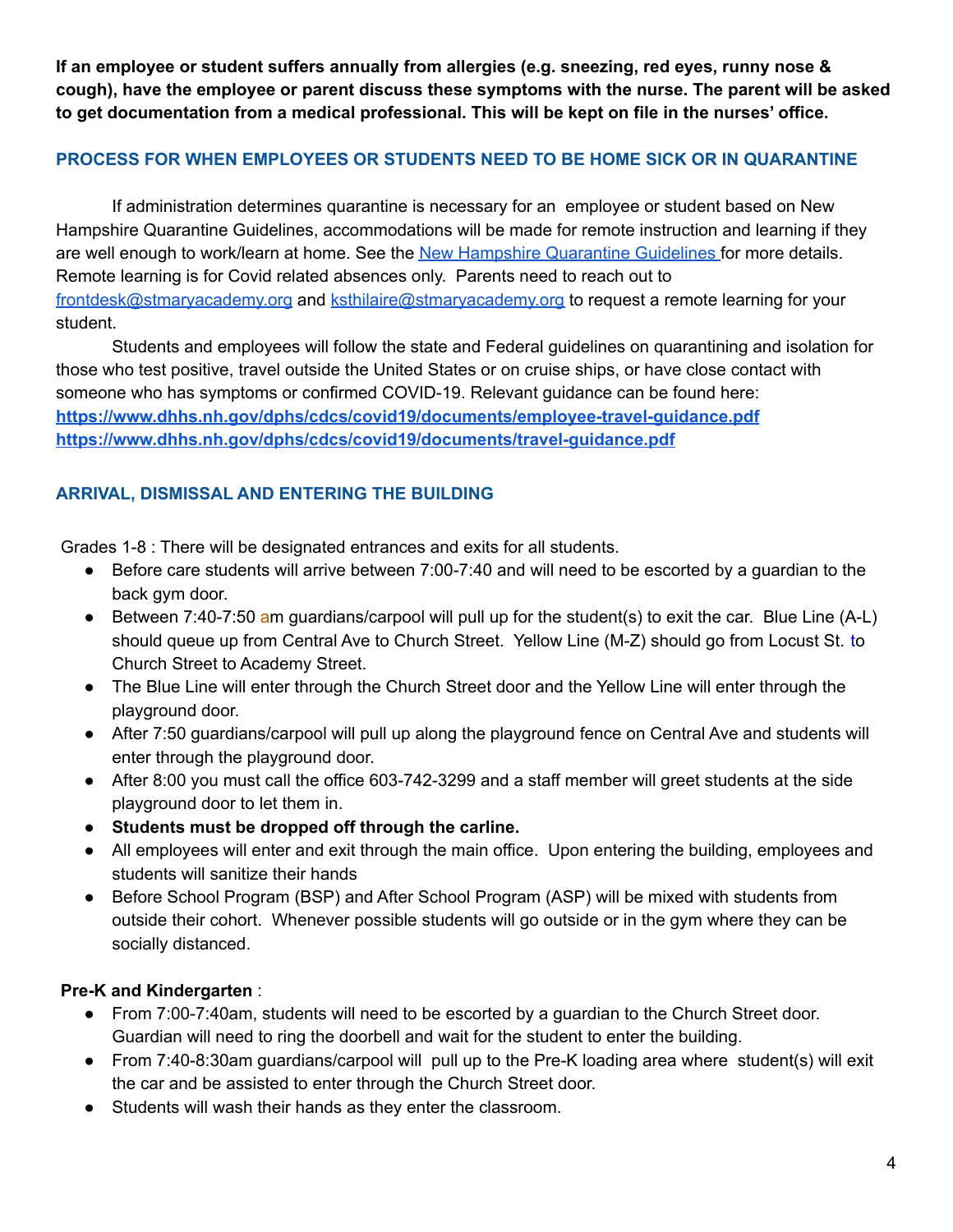### <span id="page-4-0"></span>**WASHING AND SANITIZING HANDS**

Sanitizing stations are placed so employees, students, and visitors can sanitize their hands upon entry. Employees and students should wash or sanitize their hands at scheduled intervals throughout the day and upon entry into classrooms after traversing through common areas include hallways, lobbies, elevators, stairways, meeting rooms, and restrooms. Instructions regarding how to wash hands are posted at all sinks throughout the building. Sanitizer is provided upon entry to each classroom and common area. The following are some resources from the CDC on handwashing and sanitizing. Keep in mind that handwashing is ALWAYS preferred to sanitizing.

<https://www.cdc.gov/handwashing/show-me-the-science-hand-sanitizer.html> <https://www.cdc.gov/coronavirus/2019-ncov/hcp/hand-hygiene.html> <https://www.cdc.gov/handwashing/hand-sanitizer-use.html>

#### <span id="page-4-1"></span>**MASKS**

#### **We highly encourage employees or students to wear a mask.**

Mask use is the decision of the individual employee and visitor and the decision of parents regarding the use of masks by their children . Masks will continue to be available at all entrances for those who choose to wear them.

As the school year progresses school administrators in consultation with their advisory board's health and safety committee and the Catholic School Office (CSO) may update the mask policy. Such decisions will be based on the needs of their local community Reasons for this can include:

*Increasing or substantial or high* COVID-19 transmission within the school or their surrounding community or *increasing community transmission* of a variant that is spread more easily among children and adolescents or is resulting in more severe illness from COVID-19 among children and adolescents.

**On the occasion that there is a positive case in a classroom, all employees and students in the** classroom will be required to wear a mask for a determined amount of time depending on the date of **last exposure.**

#### <span id="page-4-2"></span>**VACCINES**

Covid vaccines are not required for employees, students, or visitors. School employees will remember that a person's vaccination status is personal medical information: Students, employees, and visitors will not be asked if they have been vaccinated. The direction of Bishop Libasci in his June 6th Letter to the Faithful is most appropriate when he stated, "*In making a decision whether to wear a mask, those who have not been* vaccinated must be mindful of the need to take other safeguards for the care of self and others, as recommended by public health authorities. In any event, let us not shame or admonish other people whatever *course of action they decide to take."*

#### <span id="page-4-3"></span>**SOCIAL DISTANCING**

Student desks are at least three feet apart in the classroom and students should socially distance at least three feet if at all possible at large gatherings or when cohorts are not possible.

St. Mary Academy has modified our layout to adhere to CDC guidelines: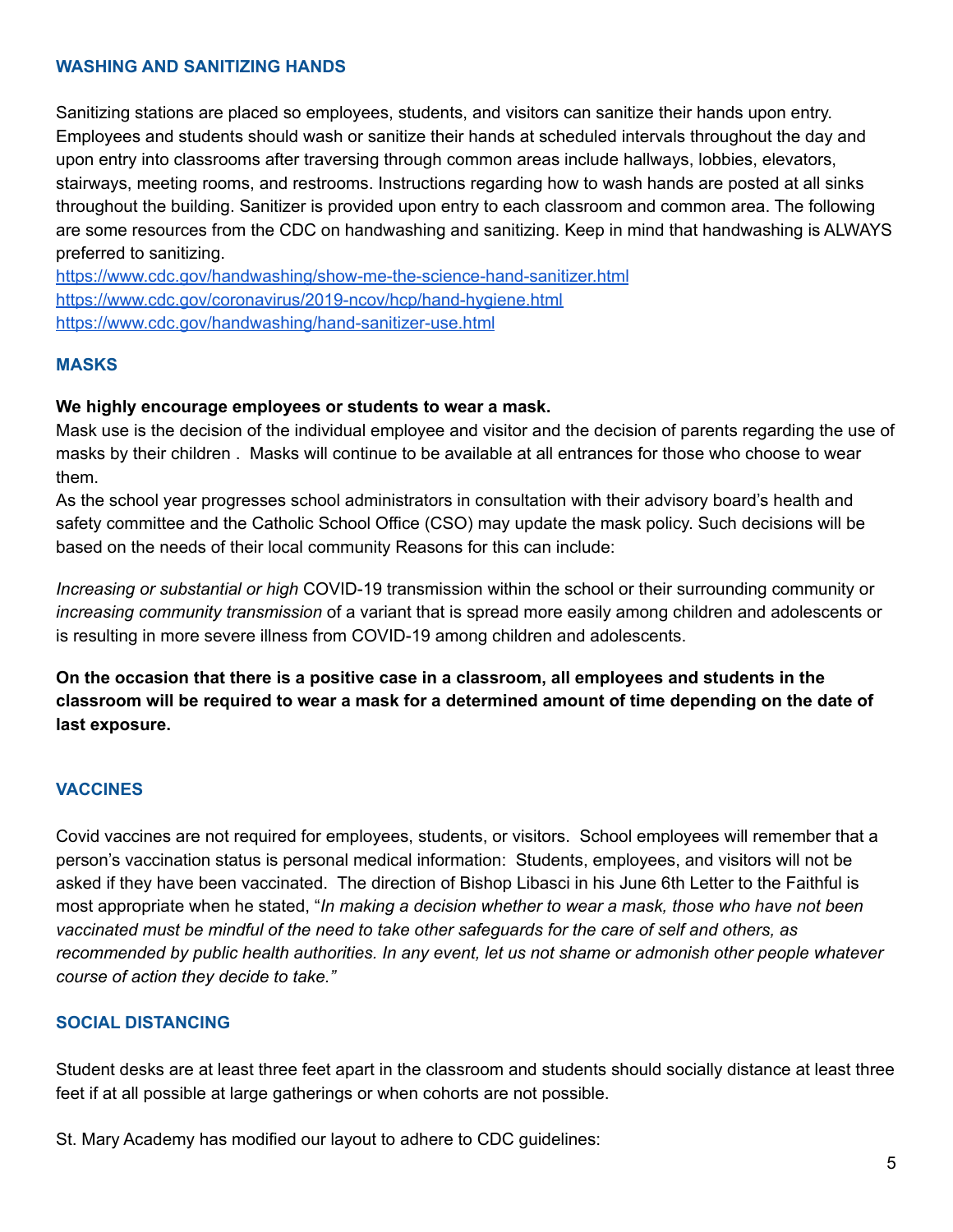- Space seating/desks at least 3-4 feet apart.
- Turn desks to face in the same direction (rather than facing each other), or have students sit on only one side of tables, spaced apart.
- Stagger use of all close communal shared spaces such as gym and playground.
- Pursue virtual group events, gatherings, or meetings, if possible, and promote social distancing of at least 3 feet between people if events are held. Limit group size to the extent possible.
- Limit any nonessential visitors, volunteers, and activities involving external groups or organizations as possible .

## <span id="page-5-0"></span>**DISINFECTING DESK AREAS AND SHARED SUPPLIES**

Desks will be disinfected with an EPA approved disinfecting wipe or disinfection solution between each student use and at the end of the school day, including shared computer keyboards, mice, or any other shared student supplies. Shared supplies and materials among students will be limited.

- Desks will be disinfected with an EPA approved disinfecting wipe or disinfection solution between each student use and at the end of the school day, including shared student supplies. Shared supplies and materials among students will be limited.
- Frequently touched surfaces will be cleaned and disinfected (e.g., railings, door handles, sink handles, bathrooms, drinking fountains) within the school as much as possible.
- Use of shared objects (e.g., gym or physical education equipment, art supplies, toys, games and technology) will be limited when possible and cleaned between use.
- Children are not using cleaning products and staff will ensure that there is adequate ventilation when using these products to prevent children or themselves from inhaling toxic fumes.
- Student's belongings will be separated from others' and in individually labeled containers, cubbies, lockers, etc.
- Each room is equipped with air purifiers which will be used in addition to windows and doors will be open as much as possible to provide adequate ventilation.

# <span id="page-5-1"></span>**VISITORS**

Visitors to the building are allowed when necessary and will not be required to complete a screening form or have their temperatures taken. However, we ask that visitors do not come to the building if they are sick under any circumstances. Signs will be posted on our entrances asking staff and visitors to not enter if they are sick.

# <span id="page-5-2"></span>**COMMON AREAS**

**HOLY MASS**: Schools will return to attending Holy Mass and other liturgical services in person, following the diocesan guidance for Holy Mass.

**LUNCH AND THE CAFETERIA:** Students will be having lunch in their classrooms or other common areas. Handwashing before and after is strongly encouraged as well as continued social distancing or keeping groups of students in a cohort.

**RESTROOMS:** Employees and students must wash hands upon leaving. The school will stagger times of use, social distancing, and frequent cleanings of the bathroom throughout the day.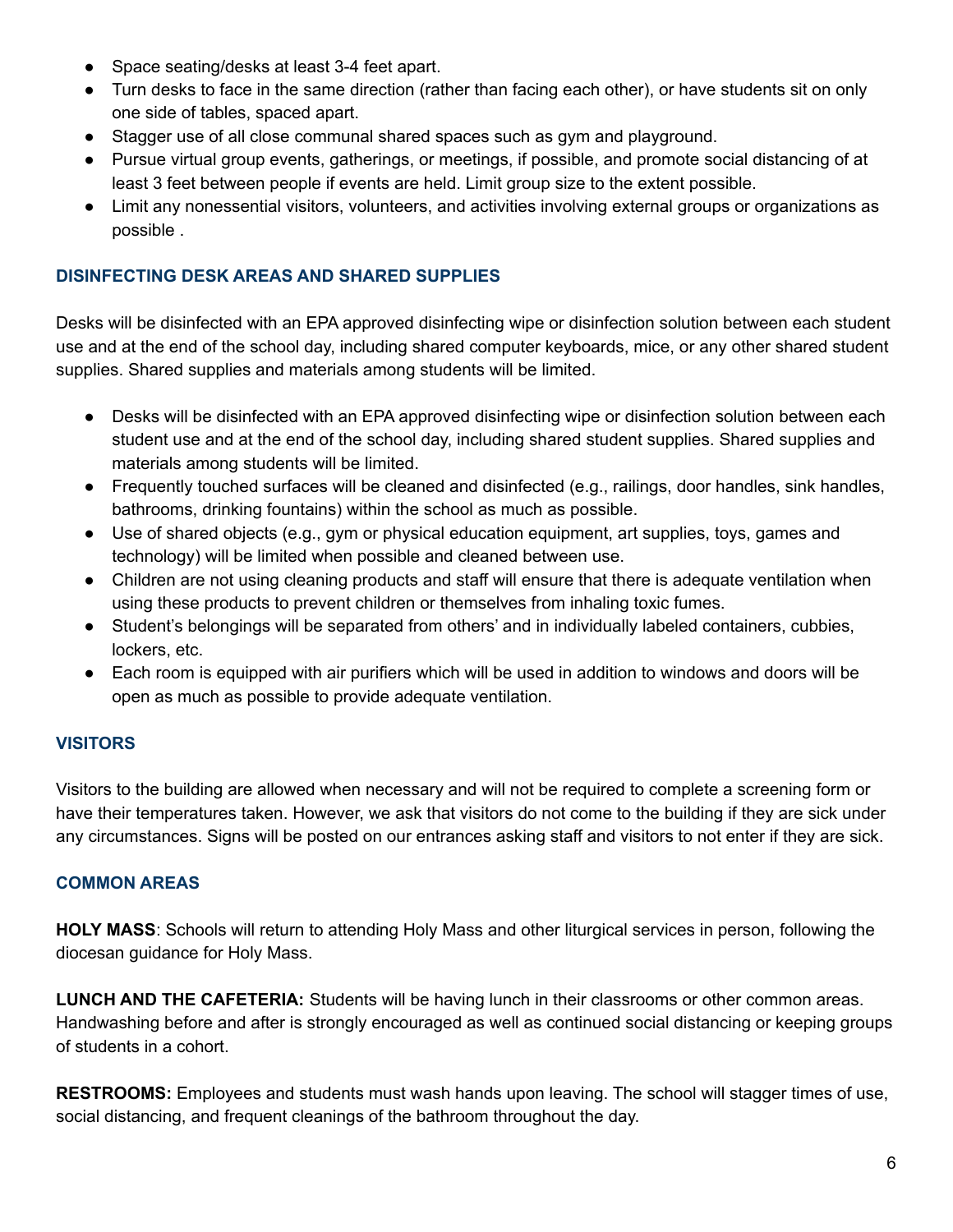**OUTSIDE AREAS AND PLAYGROUNDS**: Outside areas will be used for lunches, gym, recess, etc. Masks are chosen by the guardian if their student is to wear a mask while participating in physical exercise.

**CO-CURRICULAR**: Schools will resume co-curricular offerings following the above-mentioned guidelines.

**ELEVATORS**: Only one person will be allowed on the elevator at a time (Unless an adult needs to escort a student). Elevator buttons should be sanitized by maintenance staff throughout the day.

## <span id="page-6-0"></span>**COMMUNICATION PLAN**

### **This includes:**

- Signage throughout buildings.
- Written correspondence through email and social media.
- Instruction in the classrooms for students.
- Handbook updates.
- Remote meetings offered to parents and employees.

St. Mary Academy will provide continual reminders and updates to the community regarding COVID-19 health and safety practices at the school.

If there is a positive COVID-19 case at Saint Mary Academy, all SMA families and employees will be notified of the case and the families of the students and employees who are deemed a non household contact (close contacts) will be notified.

# <span id="page-6-1"></span>**HOUSEHOLD AND NON HOUSEHOLD CONTACTS**

Non household contacts need to be self-monitoring for 14 days after exposure and are able to attend school. These non household contacts are encouraged to get a PCR test 3-5 days after exposure.

If an employee or student is a household contact of a positive person and unvaccinated, this employee or student will need to be quarantined for 10 days after the last point of contact. If an employee or student is a household contact of a positive person and is vaccinated, the employee or student will be able to attend school , but must self monitor for 14 days following exposure by wearing a mask, monitor for signs and symptoms, and SMA strongly recommends getting a PCR COVID-19 test.

**On the occasion that there is a positive case in a classroom, all employees and students in the** classroom will be required to wear a mask for a determined amount of time depending on the date of **last exposure.**

# <span id="page-6-2"></span>**ADDITIONAL INFORMATION TO SCHOOL PLAN**

## **PROCEDURE FOR RETURNING TO SCHOOL**

- If employee or student is sent home for any **fever, including chills or shaking, cough, runny nose, sore throat, muscle aches or pains, headache, nausea, severe fatigue without apparent cause, diarrhea or changes in sense of taste or smell** the following criteria should be met for employee or student to return to school
	- A note from their primary care physician.